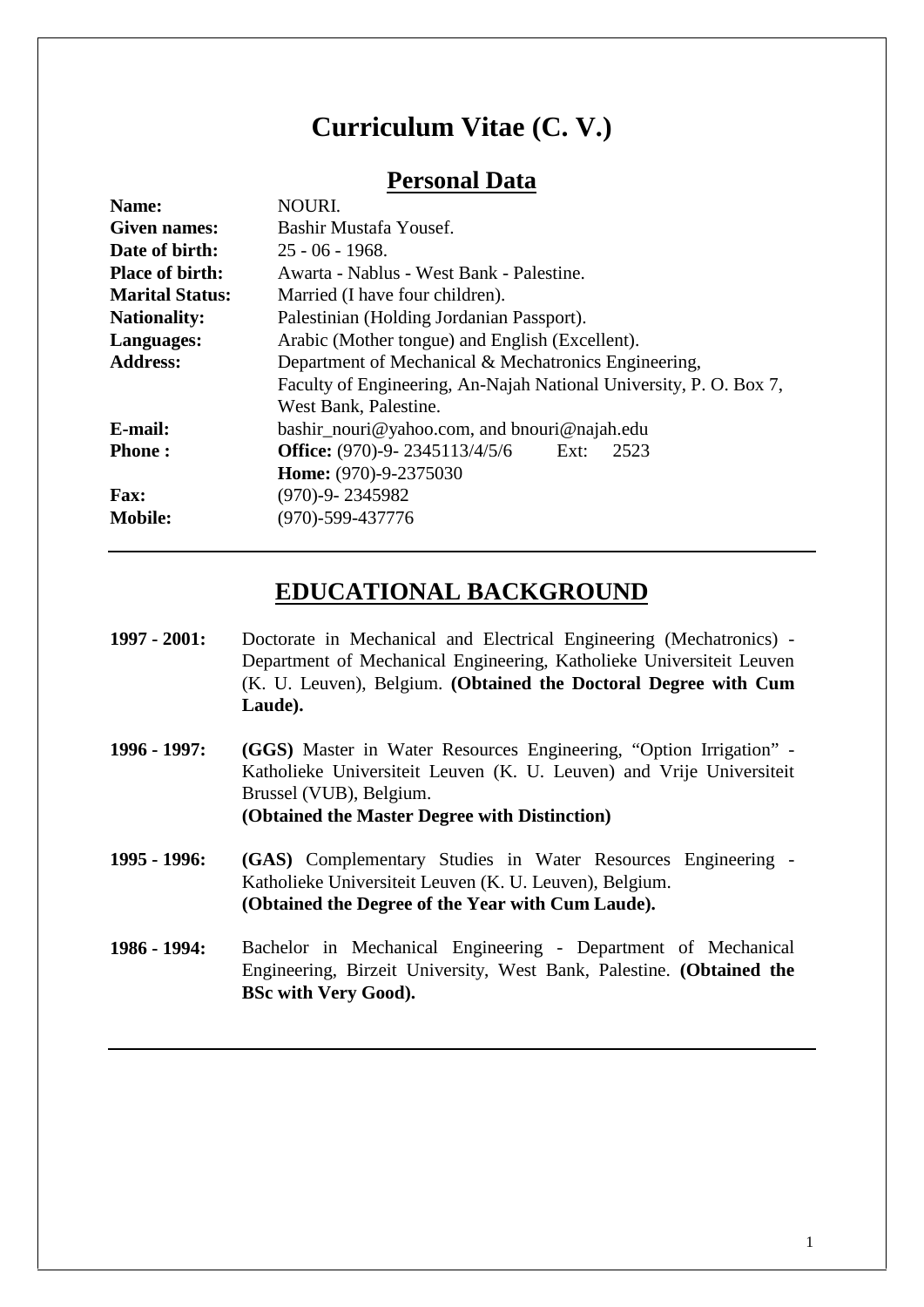# **PROFESSIONAL EXPERIENCE**

**Since the 1st of February, 2005:** Assistant Professor. Department of Mechanical Engineering & Mechatronics, Faculty of Engineering, An-Najah National University, Nablus, West Bank, Palestine:

### **My work at An-Najah National University:**

### **1- I taught the following courses:**

- 1- Dynamics.
- 2- Statics.
- 3- Mechanics of Materials.
- 4- Fluid Mechanics.
- 5- Mechanical Vibrations.
- 6- Control Systems I.
- 7- Control Systems II.
- 8- Computer Control Systems.
- 9- Digital logic.
- 10- Microprocessor.
- 11- Transducers & Interfacing.
- 12- Hydraulic and Pneumatic Control Systems
- 13- Design of Mechatronic systems
- 14- Programmable Logic Controllers (PLC).
- 15- Graduation Projects (I supervised more than 20 graduation projects).
- 16- Laboratory of Vibrations and Mechanics of Machines.
- 17- Laboratory of Control Systems.
- 18- Laboratory of Transducers & Interfacing.

### **2-Other university activities:**

- 1. Chairman of the department of Mechanical & Mechatronics Engineering at An-Najah National University for the academic years 2005/ 2006, 2006/ 2007, 2007/ 2008, 2008/ 2009 and 2009/ 2010
- 2. Internal examiner for the master thesis "Cooling of High Heat Flux Electronic Devices by Two Phase Thermosyphon System. By: Aysar Mahmoud Masoud Yasin, An-Najah National University, 2007".
- 3. Supervisor of the master thesis "Optimization Design of Automotive Thermoelectric Generator Based on Exhaust Gas Recovery"
- 4. Establisher of the Mechatronics Engineering Department: Setting all the requirements, and preparing all the studies of establishing the department including the academic plan.
- 5. Coordinator of the Sixth Engineering Employ and Show Day Committee for the academic year 2007/ 2008.
- 6. Coordinator and member of several University Committees established by the university's President.
- 7. Member of the Engineering Faculty Committee at An-Najah National University from 2005 to 2010.
- 8. Coordinator of the Self Evaluation Committee of the department of Mechanical Engineering at An-Najah National University for the academic years 2006 - 2007.
- 9. Coordinator of the Development and Maintenance Committee of the Engineering Faculty at An-Najah National University for the academic years 2006 - 2007.
- 10. AND OTHERS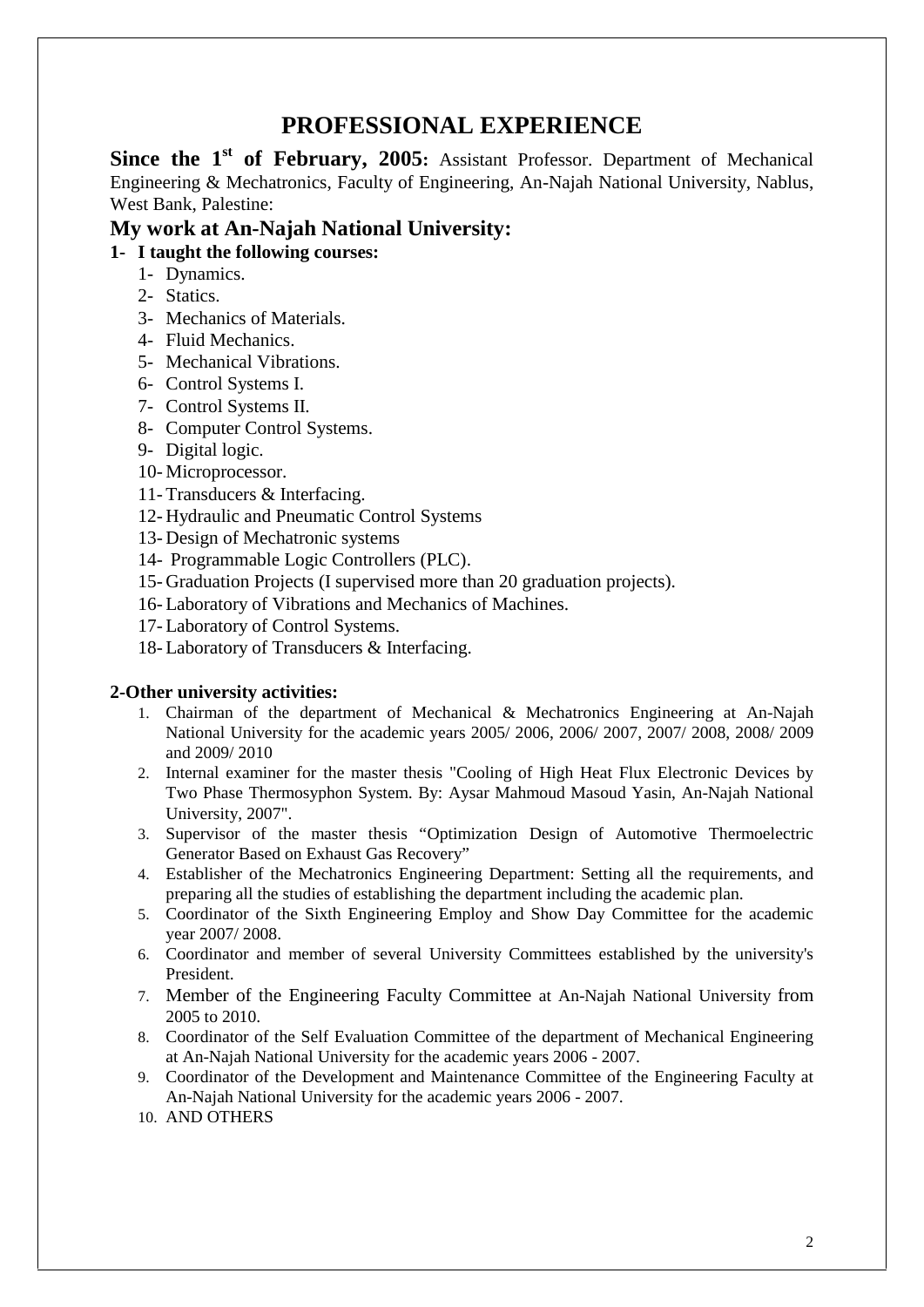**10/2/2002 – 31/1/2005:** Assistant Professor. Department of Mechatronics Engineering, Faculty of Engineering, The Hashemite University, P. O. Box 150459, Postal Code 13115, Zarqa, Jordan.

### **My work at The Hashemite University:**

### **1- I taught the following courses:**

- 1. Transducers and Interfacing.
- 2. Modern Control.
- 3. Control Systems 2.
- 4. Digital Control.
- 5. Computer Aided Design (Computer Aided Control Systems Design).
- 6. Control Systems Laboratory.
- 7. Hydraulics and Pneumatic Control Systems.
- 8. Microprocessors in Mechatronics.
- 9. Microcomputer and Interfacing.
- 10. I supervised several graduation projects in the field of Mechatronics Engineering.
- 11. Laboratory of Control Systems.

#### **2-Other university activities:**

- 1. Chairman of the department of Mechatronics Engineering at the Hashemite University for the academic years 2003/ 2004 and 2004/ 2005.
- 2. Chairman of the Department of Mechatronics Engineering at the Hashemite University for the period 20/6/2002 – 20/9/2002.
- 3. Member of the Engineering Faculty Committee at the Hashemite University for the academic years 2002/ 2003 and 2003/ 2004.
- 4. Member of the High Education Committee at the Engineering Faculty at the Hashemite University for the year (2003/ 2004)
- 5. Member of the Continuous Education Committee at at the Engineering faculty at the Hashemite University (for the year 2003/ 2004).
- 6. Member of the Scientific Research Committee at the Engineering faculty at the Hashemite University (for the year 2003/ 2004).
- 7. Member of the Academic Time Table at the Engineering faculty at the Hashemite University (for the year 2003/ 2004).
- 8. Member of 3-member graduate program committee at the Engineering faculty at the Hashemite University (Contribution: Setting the requirements of the master program: Master in Control Systems Engineering).
- 9. Member of the graduate program committee at the Hashemite University (Contribution: Establishing the center of Non-Destructive Evaluation (NDE) and setting the requirements of the master program of Non-Destructive Testing)
- 10. Member of 5-member graduate program committee at the Engineering faculty at the Hashemite University (Contribution: Setting the requirements of the master program: Master in Maintenance Management)
- 11. Member of the Engineering Faculty Committee at the Hashemite University for Engineering Students Summer Training (For the academic year 2002/2003).
- 12. Member of the Engineering Faculty Committee at the Hashemite University for Community services (For the academic year 2002/2003).
- 13. AND OTHERS.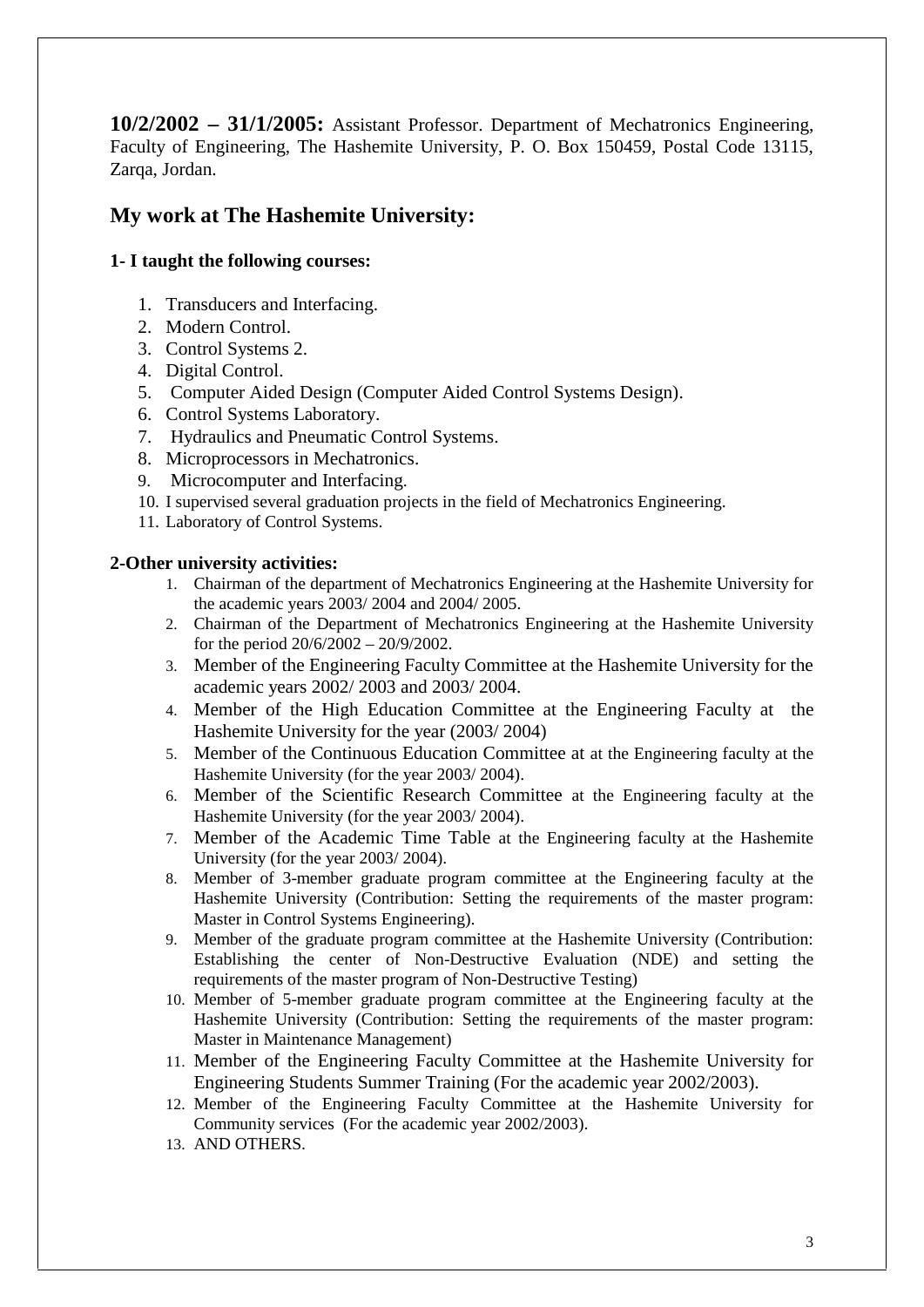### **My Scientific Research Experience**

- 1- During my Bachelor studies (1986-1994), I have done a research in title (Flow Visualization Using Hydrogen Bubble Generator). I have designed and constructed the hydrogen bubble generator and I used the device to study the vortices and separation of flow around submerged bodies and airfoils.
- 2- During my master studies (1995-1997), I have done a research in title (Inverse Modeling of Flow in Open Channels). During this research, I have designed a mathematical simulation model to obtain the geometric dimensions and manning roughness coefficient of an open channel by one measurement (water depth) as an input parameter. The model is successfully implemented on a river in Belgium and to study the tides phenomena in the North Sea at the entrance of Antwerp Sea Port.
- 3- During my Doctorate Studies (1997 2001), I have done research in title (Modeling and Control of Nonlinear Systems). During this research, I have constructed an Industrial Pneumatic Servo Positioning System. On this experimental setup, I have studied experimentally and modelled both the pre-sliding and gross sliding friction, I have modelled the chambers of a pneumatic rod less cylinder and modelled the nonlinear air flow through the orifices a 5/3 Way Proportional Directional Control Valve. Finally, I have designed controllers to the used pneumatic system, where a positioning accuracy of 50 micrometers was obtained.
- 4- During my work from 2002 up to date, I have supervised several interesting and successful graduation projects such as listed:
- a) Design of Capacitive and Inductive Sensors.
- b) Design and control of Electromagnetic Bearings.
- c) Modelling and Control of a Mechatronics System (swing-up and stabilization of a pendulum).
- d) Design and Simulation of Mobile Robot.
- e) Design and Simulation of Pneumatic Planer Robot Arm.
- f) Biofeedback Control of Human Brain.
- g) Navigation Control of Mobile Robot.
- h) Control of the Traffic Lights.
- i) Speech Recognition and Control of Mobile Robots.
- j) Design and Control of Fully Autonomous Security Mobile Robot.
- k) Design and Control of Semi Autonomous Six Degrees of Freedom Robotic Manipulator.
- l) Design of a Two Axis Auto Tracking Solar Radiation System.
- m) Evaluation and Management of Drinking Water Supply Distribution in Nablus City.
- n) Design and construction of a New Braille Reading-Writing Machine.
- o) Water Desalination Using Solar Energy.
- p) AND OTHERS.

**1 st of October – 30 of December 2001:** Post Doctor. "Control of Pneumatic Servo Positioning Systems Which are Actuated by Two, 3-Port Proportional Directional Control Valves". Division of Production Engineering, Machine Design and Automation (PMA), Department of Mechanical Engineering, Katholieke Universiteit Leuven (K. U. Leuven), Belgium.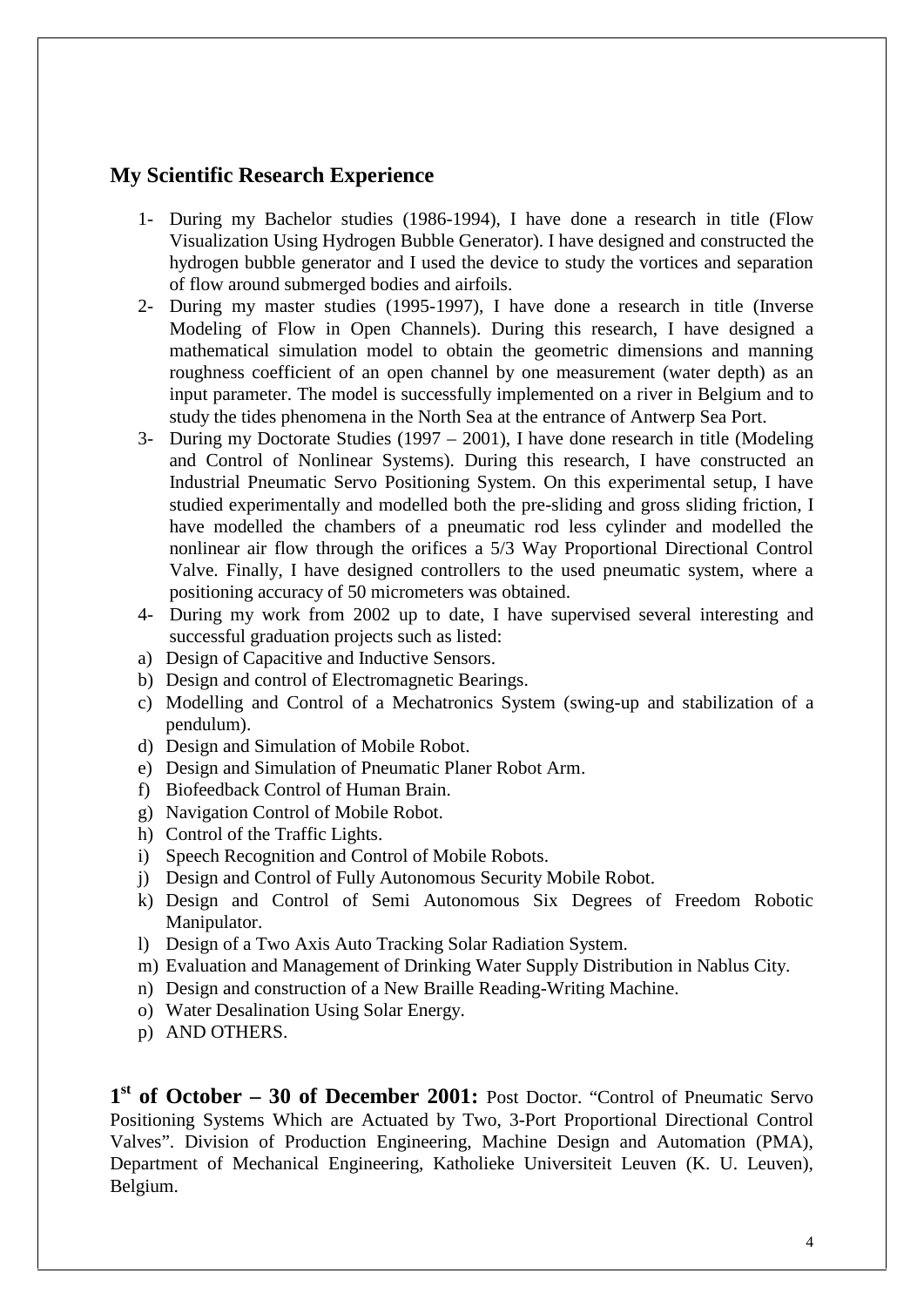**August 1997 - August 2001:** Researcher for the project IUAP P4/24 - Intelligent Mechatronic systems (IMechS). Belgian programme on Interuniversity Poles of attraction initiated by the Belgian State, Prime Minister's Office, Science Policy Programming, Katholieke Universiteit Leuven (K. U. L), Leuven, Belgium.

Fields of interest: Pneumatic Systems, Modelling and Identification of Nonlinear Systems, Friction Modelling, and Advanced Control. During the research several articles and posters were published.

**November 1994 - August 1995:** Mechanical Engineer at Kurdieh Brothers Casting and Metal Work Ltd. (Jerusalem, Shoa'fat, Anata Rd, P. O. Box 21633, West Bank) My job was concentrated in the following:

- 1. Management of the quality control department, including full supervision of all production lines.
- 2. Designing a complete filtration unit for the Plast Furnace being used at the factory.
- 3. Mechanical maintenance of all the equipment and machinery used at the factory.

**1992 - 1994:** Teaching assistant for the course "Engineering Drawing" during three academic semesters at the Department of Mechanical Engineering, Birzeit University, West Bank, Palestine.

### **ARTICLE REVIEWER:**

**I am an articles' reviewer for ISA-Transactions** (**International Journal of The Science And Engineering Of Measurement And Automation). Since 2003 I have reviewed the following manuscripts:**

- **1- Manuscript ID ISAT-03-r3-035**. **Title:** Solution of Low-Dimensional Constrained Model Predictive Control Problems Based upon the Location of Unconstrained Optimum
- **2- Manuscript ID ISAT-04-r3-006. Title:** Thin-Film Thermal Conductivity Meter.
- **3- Manuscript ID ISAT-05-r3-025. Title:** Active vibration suppression in a suspended Fabry-Pérot cavity.
- **4- Manuscript ID ISAT-06-r3-007. Title**: Stability maps for digital PID control of multiple lag processes.
- **5- Manuscript ID ISAT-06-r3-040. Title**: Precision Coordinated Control of Multi-Axis Gantry Stages.
- **6- Manuscript ID ISATRANS-D-07-00075. Title:** Developing and implementing an open and non-proprietary device description for foundation field bus based on software standards.
- **7- Manuscript ID ISATRANS-D-08-00025. Title:** Performance evaluation of Fuzzy ANC (adaptive noise control) system for non-causal condition.
- **8- AND OTHERS**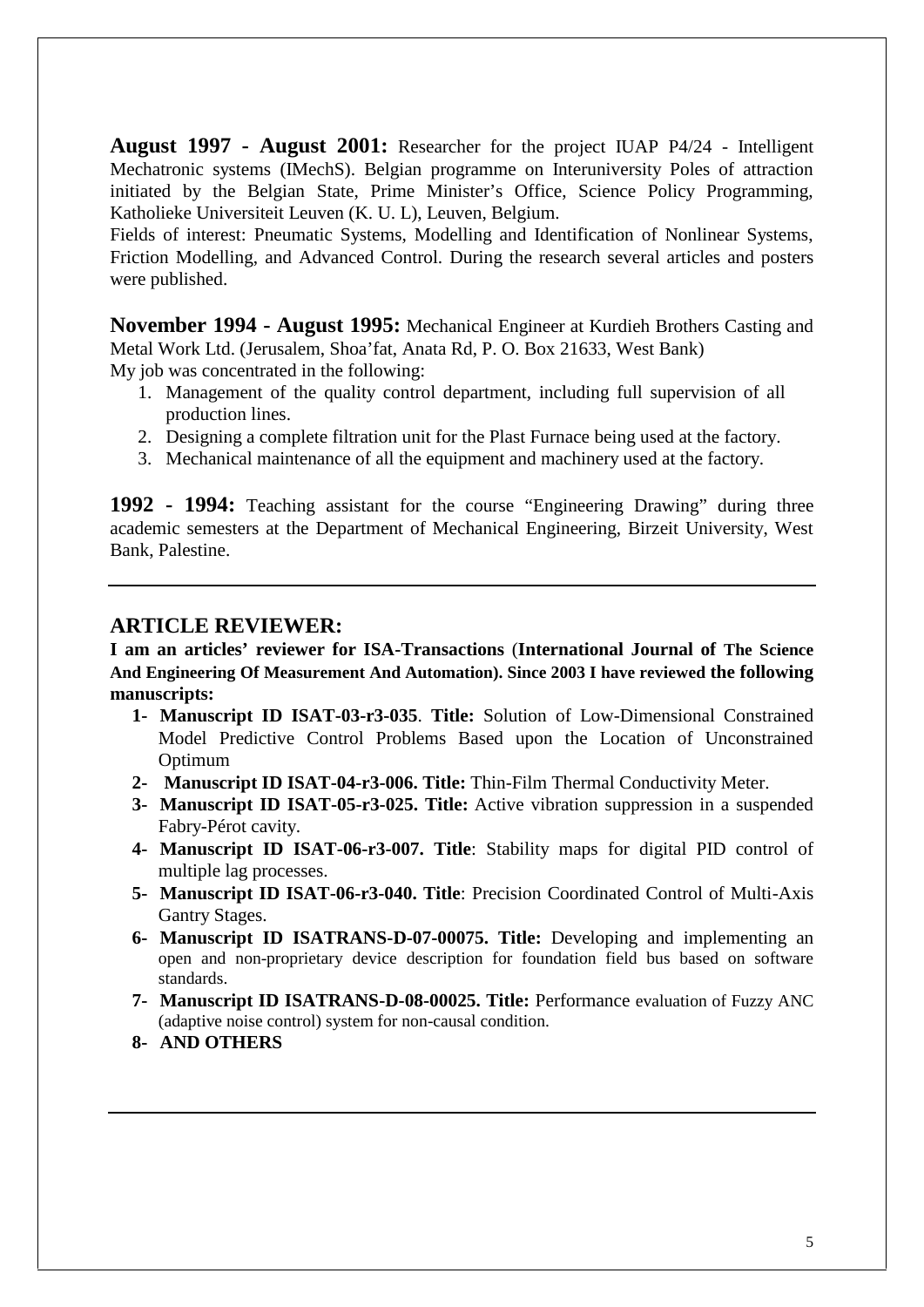# **CONSULTANCY**

- 1. Consultant to the Accreditation and Quality Assurance Commission, Ministry of Education & Higher Education, Palestinian National Authority (http://www.aqac.mohe.gov.ps) for the curricula accreditation of the Undergraduate Study Program "Mechatronics Engineering" submitted by Birzeit University (File No. BZU071/BA01), August 2007.
- 2. Consultant to the Accreditation and Quality Assurance Commission, Ministry of Education & Higher Education, Palestinian National Authority (http://www.aqac.mohe.gov.ps) for the curricula accreditation of the Undergraduate Study Program "Mechatronics Engineering" submitted by Al-Azher University (File No. AZU072/BA04), September 2007.
- 3. Consultant to the Accreditation and Quality Assurance Commission, Ministry of Education & Higher Education, Palestinian National Authority (http://www.aqac.mohe.gov.ps) for the Undergraduate Study Program "Mechatronics Engineering", Palestine Technical University (Kadoorie), visit date 5/ 01/ 2010.
- 4. Representative of the Ministry of Education & Higher Education and a member of the standardization specialized committee of metals and its use (for the period 4/2006 – 7/2007). Standardization Department, Palestinian Standards Institution, Palestinian National Authority. The work concentrated in setting the Palestinian standards for Fire resistive doors and fire predictions equipments.
- 5. Design of a device used for "Detection of Organic Chemical Vapors": I have submitted a proposal for a portable, durable technology or device that would indicate the presence of 1-3 dichloropropene or chloropicrin at threshold levels of 0.05 ppm and higher in an enclosed environment. Submitted to the company entitled Innocentive, USA (http://www.innocentive.com). 2006
- 6. Research work in the field "Identification, Modeling and Control of Pneumatic Servo Positioning Systems" for the purpose of improving the FESTO industrial pneumatic servo positioning products, where 50 micrometers positioning accuracy is achieved. FESTO Company, Germany. (1997-2001)
- 7. Restudy and evaluation of Environmental Impact Assessment (EIA): Screening and Scoping of all the alternatives of the project "Technopolitical Alternative Strategies in Interstate Regional Development of Jordan Rift Valley Beyond the Peace" by Masahiro Murakami, M. (Consulting Engineer, Japan), Usaid I. El-Hanbali (The World Bank, USA), and Aaron T. Wolf, M. (University of Alabama, USA). 1996
- 8. Restudy and evaluation of Environmental Impact Assessment (EIA): Screening and Scoping of all the alternatives of the project "Natural Gas Pipeline in Bolivia from Santa Cruz to the Brazilian border through the Amazon Forest". 1996
- 9. Restudy and evaluation of the project "Integrated Project Design: Drinking and Irrigation Water Supply to Jakarta, Indonesia-Capital City". This project was designed and constructed with the superposition of Laboratory of Hydraulics, Delft University Netherlands. 1997
- 10. Study and evaluation of Environmental Impact Assessment (EIA): Screening and Scoping of all the alternatives of the proposed project "Mediterranean-Dead Sea Channel and Red-Dead Sea Channel".
- 11. Design of a Water Supply Network for the City of Leuven in Belgium.
- 12. Designing a Filter (Gas Wash Filter) for a Plast Furnace to bring the Cast Iron Plast Furnace Emissions within the Environmental Standards. Kurdieh Brothers Casting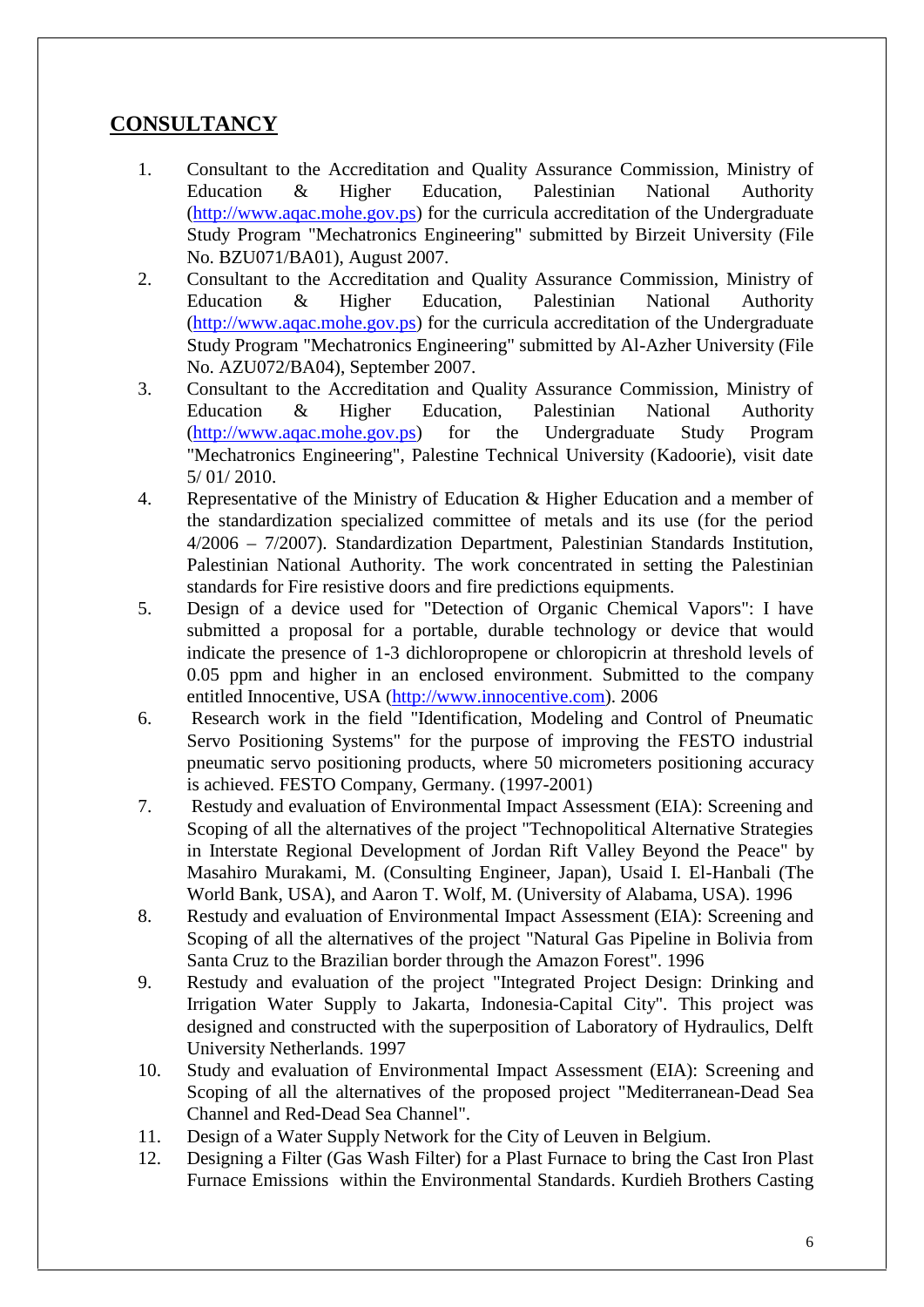and Metal Work Ltd. (Jerusalem, Shoa'fat, Anata Rd, P. O. Box 21633, West Bank, Palestine. 1995

13. Designing an Industrial Layout and Product Management Plans for Abu Ein Aluminum Industry Ltd. BeitUnia, Ramalla, West Bank Palestine. 1993

# **COMPUTER EXPERIENCE (KNOWLEDGE)**

- 1. MATLAB software with identification toolbox, control toolbox and polynomials toolbox.
- 2. SIMULINK software with MATLAB.
- 3. Computer languages: FORTRAN, PASCAL and C-Language.
- 4. Microprocessors and Microcomputers software architecture (assembly language and machine language).
- 5. PLC programming (STEP 7 and Rockwell Automation Programming)
- 6. MS-office : Microsoft word and Excel, Front Page, Power Point, and Visio
- 7. Present programs and software that are used for Water Resources and Irrigation Engineering.

# **RESEARCH AREAS**

**Areas of Active Research:** Pneumatic Systems, Electromagnetic Bearings, Robotics, Modelling and Identification of Nonlinear Systems, Friction Modelling, and Advanced Control.

### **General Areas of Interest**:

- 1. Renewable Energy.
- 2. Water Resources, Water quality and Treatment, Irrigation, Water Pollution.
- 3. Consultation in the field of Water Resources Engineering and Environment
- 4. Mechanical, Mechatronics, Automation, Control, and Bio-Medical Engineering.
- 5. Industrial and Academic Consultation.
- 6. Consultation in the field of E-Learning methods and implementation.

### **Current research fields**

- 1. Modeling and control of Mechatronic Systems.
- 2. Manipulators and Mobile Robot Control.
- 3. Autotracking Solar Radiation Mechatronic Systems.
- 4. Water Desalination.
- 5. Renewable Energy.

# **AWARDS**

Best Student Paper Award: for the paper entitled, "Modelling a Pneumatic Servo Positioning System with Friction," presented at the 2000 American Control Conference, June 28-30, 2000, in Chicago, Illinois, USA. The award is given by: The American Automatic Control Council (AIAA, AICHE, AISE, ASCE, ASME, IEEE, ISA, and SCS).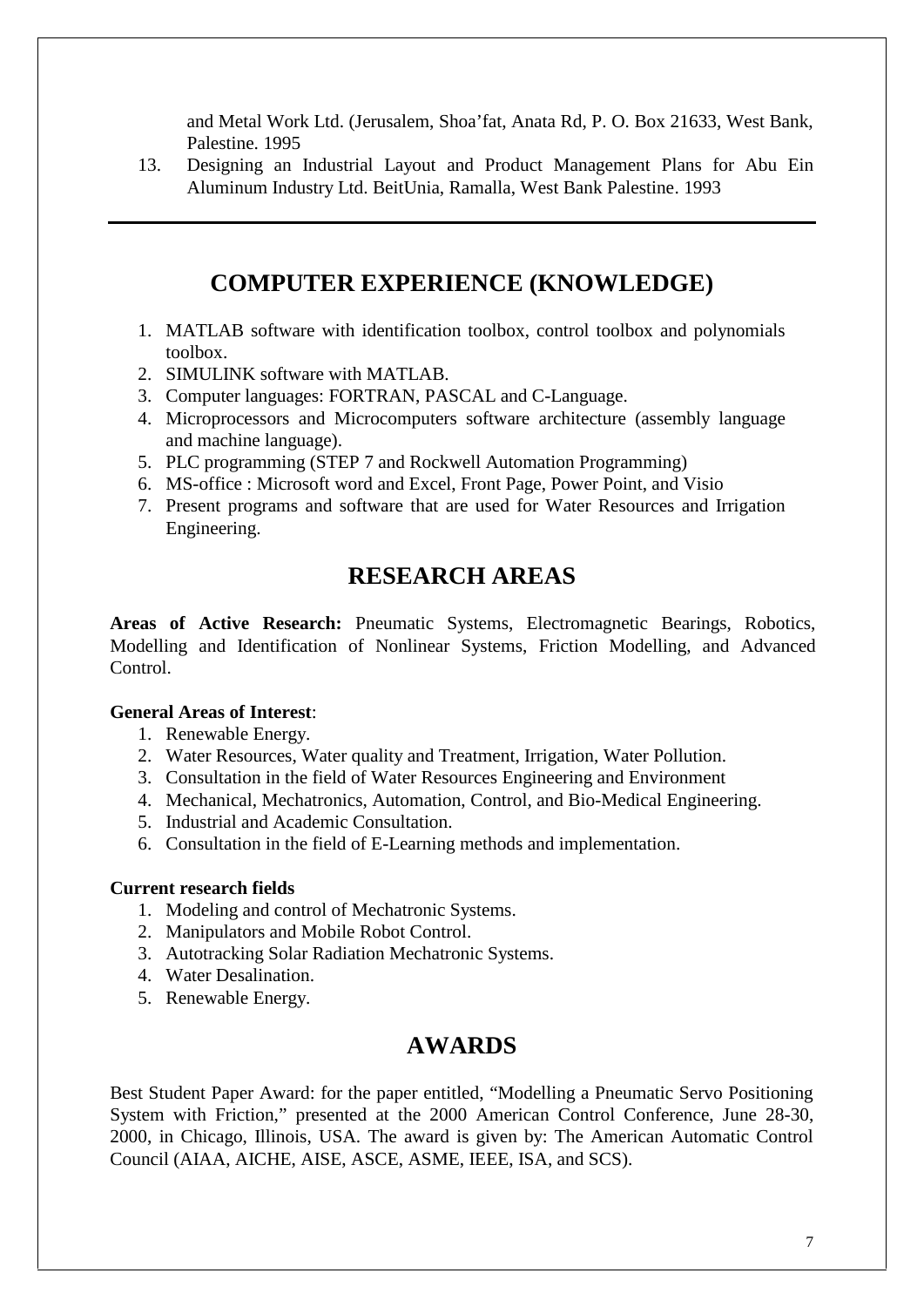# **DIRECT TUITION (DOCTORAL COURSES)**

#### **Sliding Mode in Automatic Control**

Organizer: The International School in Automatic Control. Place: Ecole Centrale de Lille, Lille, (France). Period: September 6 to 9, 1999.

#### **Theory of Robot Control**

Organizer: Graduated Schools in Systems and Control. Lecturers: Professors Bastin and G. Campion (CESAME, UCL). Place: Université Catholique de Louvain, (Belgium). Period: May 14 to 28, 1999.

#### **Control, Identification and related subjects**

Organizer: Prof. J. Swevers, Department of Mechanical Engineering, Division of Production Eng., Machine Design and Automation Katholieke Universiteit Leuven. Place: Department of Mechanical Engineering, Katholieke Universiteit Leuven (Belgium). Period: Academic year 1997-1998, and Academic year 1998 - 1999.

#### **Polynomial Methods for Controller Design**

Organizer: Graduated Schools in Systems and Control. Lecturers: Professors H. Kwakernaak (Twente University of Technology, The Netherlands) and M. Sebek (Academy of Sciences, The Czech Republic). Place: Katholieke Universiteit Leuven (Belgium). Period: November 6 to December 11, 1998.

#### **Theory and Application of Fuzzy Control**

Organizer: Graduated Schools in Systems and Control. Lecturers: Professors S. Yurkovich (The Ohio State Univ., Columbus, USA) and V. Wertz (CESAME, UCL). Place: Université Catholique de Louvain, (Belgium). Period: March 23 to April 3, 1998.

#### **Vibration Control**

Organizer: Graduated Schools in Systems and Control. Lecturers: Professors A. Preumont (ULB), and J. Swevers, H. Van Brussel, W. Dehandschutter(KUL). Place: Katholieke Universiteit Leuven (Belgium). Period: October 3 to 31, 1997.

#### **Computer Aided Control Systems Design**

Organizer: Department of Electrical Engineering at Katholieke Universiteit Leuven. Lecturer: Prof. Bart De Moor. Place: Department of Electrical Engineering, Katholieke Universiteit Leuven (Belgium). Period: October 1 to December 20, 1997.

#### **Computer Aided Control Systems Design (Practical)**

Organizer: Department of Electrical Engineering at Katholieke Universiteit Leuven. Lecturer: Prof. Bart De Moor. Place: Department of Electrical Engineering, Katholieke Universiteit Leuven (Belgium). Period: October 1 to December 20, 1997.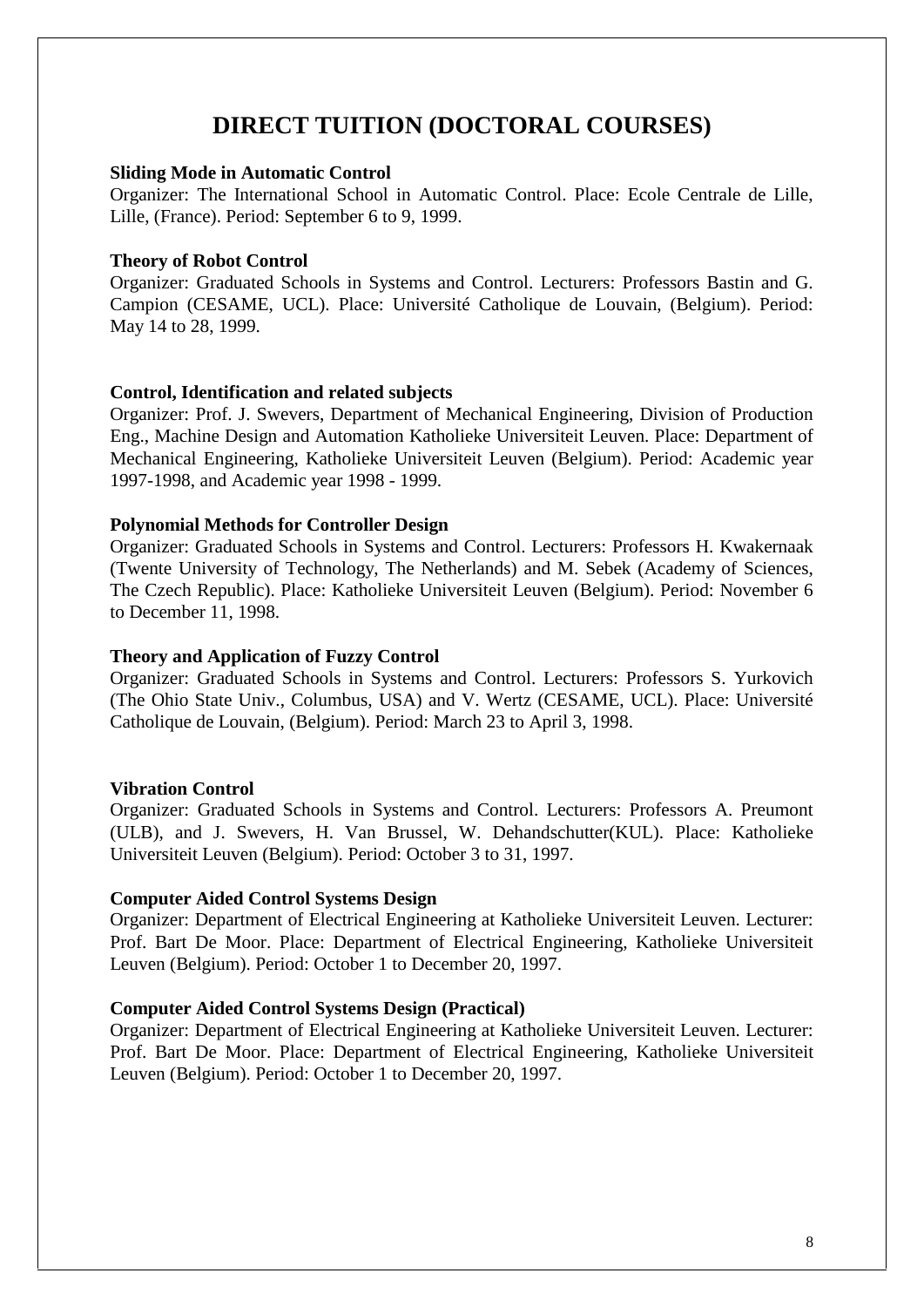# **PUBLICATIONS**

## **Published Papers in International Journals**

- [ 1 ] Nouri, Bashir M. Y.. "Friction Identification In Mechatronic Systems". ISA Transactions, (A Journal For The Science And Engineering Of Measurement And Automation), Vol 43, No 2, April 2004, pp 205-216.
- [ 2 ] Bashir M. Y. NOURI and Arafat Zaidan. "Computer Control of a Powered Two Degree Freedom Reciprocating Gait Orthosis". ISA Transactions, Vol 45, No 2, April 2006, pp 249-258.
- [ 3 ] Arafat Zaidan1, Bashir M.Y.Nouri, Basim Alsayid. "Swing Up a Pendulum by Energy Control". ijET ( International Journal of Engineering and Technology), Vol 2 No. 3, March 2012, pp 528- 534.
- [ 4 ] Bashir M. Y. NOURI and Ma'ali B. Y. SAUDI. "Experimental Modelling and Identification of Compressible Flow Through Proportional Directional Control Valves" ISA Transactions (Under review)

## **Published Papers in Conferences Proceedings**

- [1] Bashir M. Y. NOURI. "Robotics Science and Applications at An-Najah National University "Ideas of Interest", Proceedings of the Second Arab Conference on Robot Science and Industrial Automation, December, 14 – 16, 2013, Amman-Jordan.
- [ 2 ] Nouri, Bashir M. Y., (2005). "Modeling and Control of Mobile Robots". Accepted for publication in the proceedings of the First international Conference on Modeling, Simulation & Applied Optimization, ICMSAO/05, which will be held at the American University of Sharjah, UAE on February the  $1<sup>st</sup>$ , 2005.
- [ 3 ] Nouri, B. M. Y., F. Al-Bender, J. Swevers, P. Vanherck and H. Van Brussel, (2000). "Identification, Modelling and Simulation of a Pneumatic Servo Positioning System with Friction." Proceedings of the IASTED (The International Association of Science and Technology for Development) International Conference Modelling, Identification and Control, February 14 - 17, 2000, pp. 421 - 427, Innsbruck, Austria.
- [ 4 ] Nouri, B. M. Y., F. Al-Bender, J. Swevers, P. Vanherck and H. Van Brussel, (2000)."Identification, Modelling and Simulation of a Pneumatic Servo Positioning System with Friction for the Purpose of Accurate Position Control." Proceedings of the 5<sup>th</sup> National Congress on Theoretical and Applied Mechanics, May 23 - 24, 2000, pp. 67 -70, Louvain-La-Neuve, Belgium.
- [ 5 ] Nouri, B. M. Y., F. Al-Bender, J. Swevers, P. Vanherck and H. Van Brussel, (2000). "Modelling a Pneumatic Servo Positioning System with Friction." Proceedings of American Control Conference (ACC 2000), June 28 - 30, 2000, PP. 1067 - 1071, Chicago, Illinois, USA.

# **Internal Reports**

- [ 1 ] Nouri, B. M. Y. (1999). "Micro Study of Pre-Sliding Friction in a Pneumatic Servo Positioning System." Internal report No. 99R013, January, 1999, Mechanical Engineering Department, Division of Production Eng., Machine Design and Automation (PMA), Katholieke Universiteit Leuven (Belgium).
- [ 2 ] Nouri, B. M. Y. (1999)."Modelling a Pneumatic Servo Positioning System." Internal report No. 99R014, March, 1999, Mechanical Engineering Department, Division of Production Eng., Machine Design and Automation (PMA), Katholieke Universiteit Leuven (Belgium).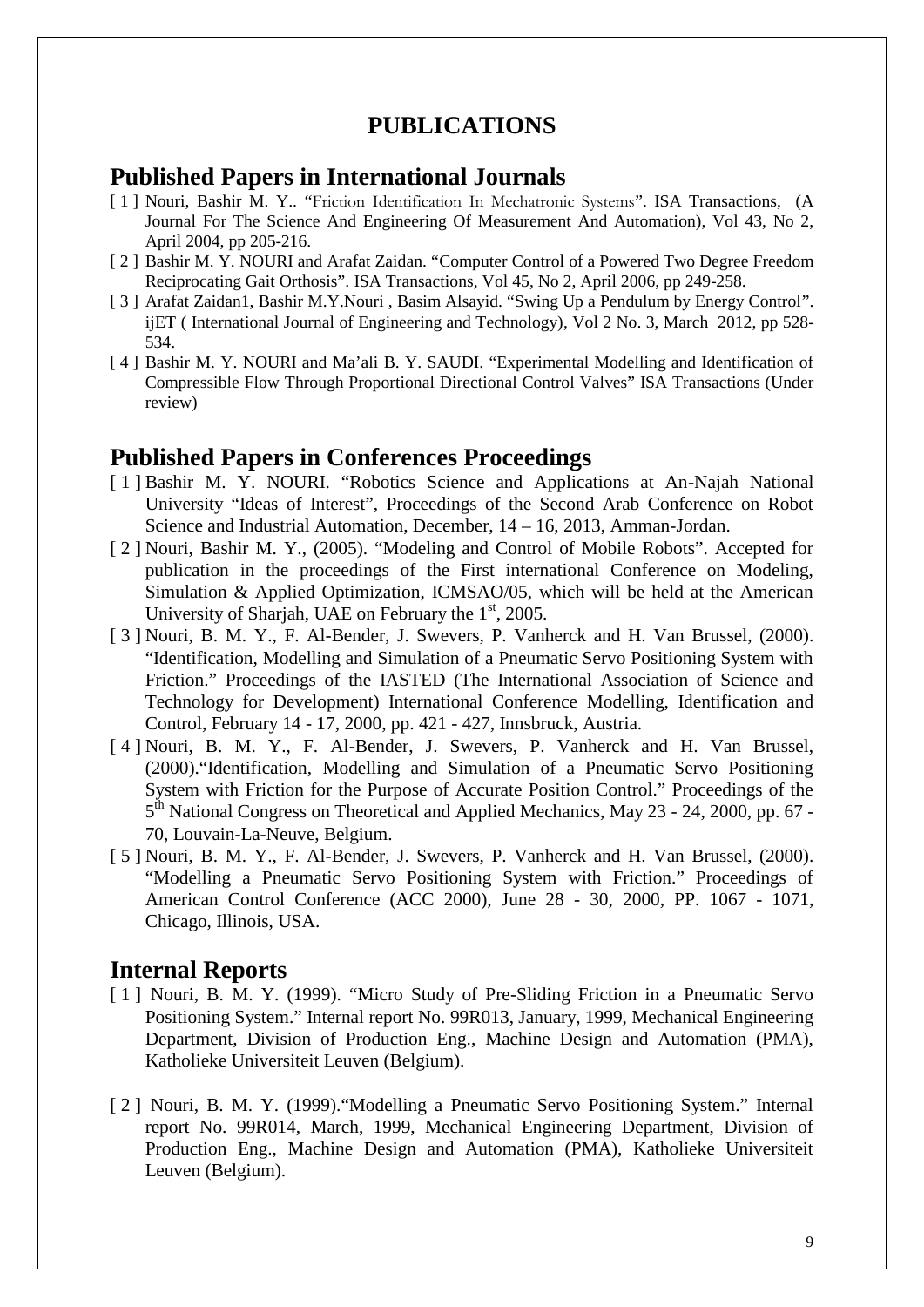# **Thesis**

**Ph.D. Thesis: "**Modelling and Control of Pneumatic Servo Positioning Systems". Mechanical Engineering Department, Division of Production Eng., Machine Design and Automation (PMA), Katholieke Universiteit Leuven, Belgium.(August, 2001). ISBN 90-5682-312-4

**M.Sc. Thesis:** "Inverse Modelling of Flow in Open Channels." Katholieke Universiteit Leuven and Vrije Universiteit Brussel, Belgium. 1997.

**B.Sc. Thesis:** "Flow Visualization by Hydrogen Bubble Generator." Birzeit University, Palestine. 1994.

# **Presentations at Conferences**

- [1] "Robotics Science and Applications at An-Najah National University "Ideas of Interest", Presented at the Second Arab Conference on Robot Science and Industrial Automation, December, 14 – 16, 2013, Amman-Jordan.
- [ 2 ] "Modelling a Pneumatic Servo Positioning System with Friction," presented at the American Control Conference (ACC 2000), Chicago, Illinois, USA, June 2000.
- [ 3 ] "Identification, Modelling and Simulation of a Pneumatic Servo Positioning System with Friction for the Purpose of Accurate Position Control," presented at the  $5<sup>th</sup>$  National Congress on Theoretical and Applied Mechanics, Louvain-La-Neuve, Belgium, May, 2000.
- [ 4 ] "Modelling and Identification of a Pneumatic Servo Positioning System with Friction for the Purpose of Simulation and Accurate Position Control," presented at the 19<sup>th</sup> Benelux Meeting on Systems and Control, Mierlo, The Netherlands, March 2000.
- [5] "Identification, Modelling and Simulation of a Pneumatic Servo Positioning System with Friction," Presented at the International Association of Science and Technology for Development (IASTED) International Conference Modelling Identification and Control (MIC 2000), Innsbruck, Austria, February 2000.
- [ 6 ] "Empirical Model of a Pneumatic Servo Positioning System," presented at the ICCos Workshop Applications and Experimental Aspects of Robust Control and Identification, Leuven, May 1999.

## **Posters at Workshops**

- [ 1 ] "Robust Control of Pneumatic Servo Positioning Systems," Presented at IUAP 4/24 IMechS Workshop, Universitè de Liège (ULG), Liège, Belgium, November 2000.
- [ 2 ] "Modelling and Identification of a Pneumatic Servo Positioning System with Friction for the Purpose of Simulation and Control," presented at ICCos Workshop, Vrije Universiteit Brussel (VUB), Brussels, Belgium, December 1999.
- [ 3 ] "Identification, Modelling and Simulation of a Pneumatic Servo Positioning System," presented at IUAP 4/24 IMechS Workshop - Intelligent Mechatronic Systems ,UCL, Louvain-La-Neuve, Belgium, October 1999.
- [4] "Modelling of a Pneumatic Servo Positioning System," presented at IUAP-4-24, 2<sup>nd</sup> Workshop on Intelligent Mechatronic System, ULB, Brussels, Belgium, October 1998.
- [ 5 ] "Design and Optimisation of Pneumatic Servo Systems," presented at IUAP-4/24: IMechs Workshop Intelligent Mechatronic Systems, KUL, Leuven, Belgium, November 1997.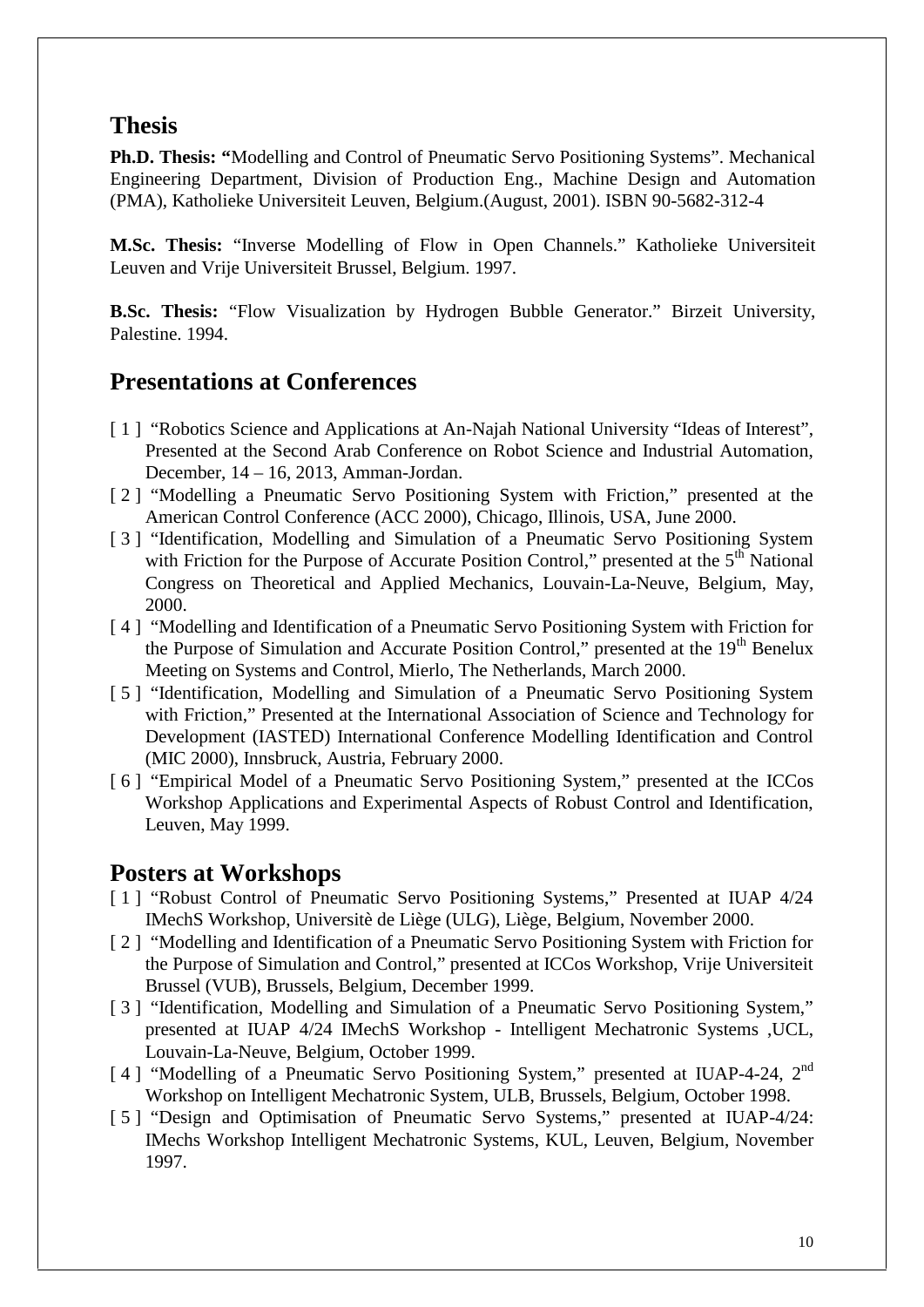# **SCHOLARSHIPS**

- [ 1 ] Katholieke Universiteit Leuven Scholarship: I obtained the Master studies scholarship for the period August 1995 to August 1997.
- [ 2 ] Katholieke Universiteit Leuven Scholarship: I obtained the PhD research scholarship for the period October 1997 to September 2001.

# **PROFESSIONAL ORGANIZATIONS**

- 1- Member of the Palestinian/ Jordanian Engineers Association Division of Mechanical Engineering.
- 2- Member of the Arab Robotics Association " $A\mathbb{R}$ A".

### **Training**

- [ 1 ] Training course " MPS Commissioning and Start-up Step 7" from 11 15 / 3 /2012 that was given by FEST-Germany and held at the Laboratory of Robotics and Automation of An-Najah National University.
- [ 2 ] A 28 hours training course "TRANSDUCERS AND PROCESS CONTROL" from June  $14^{th}$  to June  $17^{th}$ , 2010 that was held at ELETRONICA VENETA SPA, MOTTA DI LIVENZA, ITALY.
- [ 3 ] From 21/6/2008 to 21/6/2009 (One year of training): Title: **Towards Developing Learning Innovation Teams (LITs) at Palestinian Universities**. During the training program, I prepared and implemented an E-learning course: the undergraduate course "Microprocessors".
- [ 4 ] Irrigation and Drainage of the International Course on Microcomputer Applications in Water Resources Engineering and Management. Institute for Land and Water Management, Katholieke Universiteit Leuven (K. U. L), Leuven, Belgium.
- [ 5 ] Design and Production of Laboratory Instruments. Field training, Mechanical Engineering Department, Birzeit University, West Bank, Palestine.